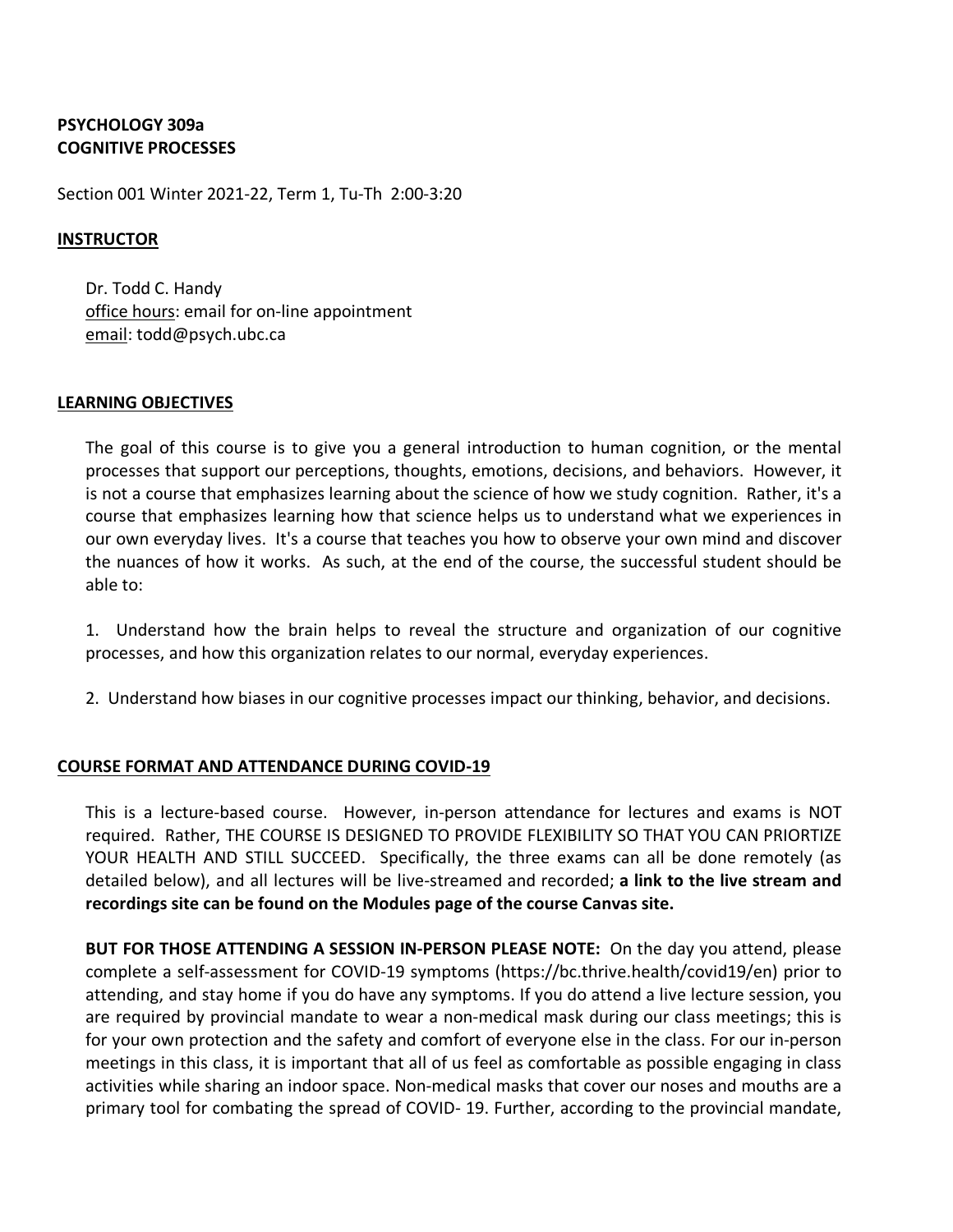masks are required in all indoor public spaces including lobbies, hallways, stairwells, elevators, classrooms and labs. **But also note:** There may be students who have medical accommodations for not wearing a mask, so please maintain a respectful environment.

**IN ADDITION:** To ensure proper social distancing before and after lectures, I will not take questions at the lectern either before or after class, and audio recording devices (e.g., phones) cannot be placed at the lectern.

**FINALLY**: We need to recognize that the trajectory of the pandemic is difficult to predict, and we may at any point have to transition to a fully on-line format. It is my hope that the design of the course would minimize any difficulties that that might present, but nevertheless, some of the policies and procedures outlined in this syllabus might have to be altered if such a transition becomes necessary for UBC to implement.

### **LECTURE SLIDES**

In the LECTURE SLIDES module on the course Canvas site, I will post the slides for each lecture. Although I will always try to post each lecture's slides the evening (or morning) before each class, I can only guarantee that slides will be posted shortly after each lecture. Please note, however, that this is a privilage that can be revoked at any time; so please, don't be demanding about posting times.

#### **ASSIGNED READINGS**

There is no textbook for this course. Instead, we will be reading one assigned research article per lecture, beginning with Lecture 2. All of the assigned readings can be found in pdf format on the course Canvas site, under the ASSIGNED READINGS module. There you will find three files, one containing the readings for each of the three parts of the course (see the course lecture schedule at the end of this syllabus). For each of the assigned papers, I also include a brief summary or introduction to each paper in the reading files, along with a few key terms that would be helpful to Google prior to reading the paper. For the file containing the readings for Part 1 of the course, I also include some important introductory comments on the papers themselves, what you should focus on in general when reading them, and a set of strategies for reading each paper that will hopefully help maximize what you learn while minimizing anguish and stress. As I note in these notes, I STRONGLY encourage you to read each paper prior to the class for which it is assigned. I don't assign a lot of pages of reading; rather, I expect you to spend quality time with what is assigned.

## **EXAMS**

There are **three** non-cumulative exams for the course. Dates for the exams can be found on the lecture schedule below; **Exam 1 is worth 56 points, Exam 2 is worth 64 points, and Exam 3 is worth 60 points.** The first two exams will take place during the regularly-scheduled lecture time. The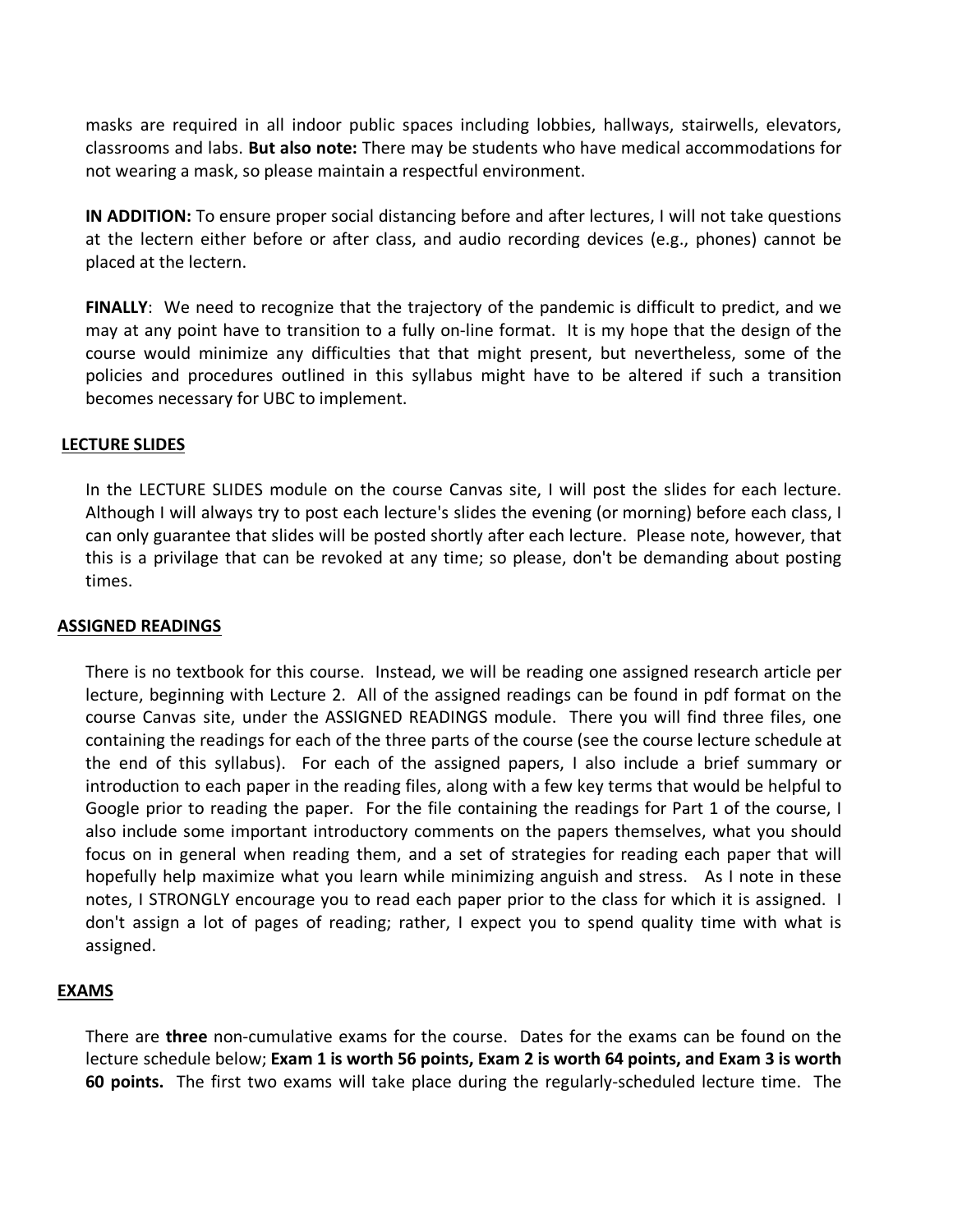third exam will take place during the final exam period at the end of the term, with the time and date TBA.

The exams will each be made available on the Quizzes page on the course Canvas site at the start of the lecture time (for Exams 1 and 2) and at the start of the final exam slot (for Exam 3), and will need to be completed by the end of the lecture time/slot. As such, the duration for Exams 1 and 2 will be 80 minutes (or 1 class period), while the duration for Exam 3 will be 2.5 hours (or the duration of the final exam slot).

Although the exams can all be done remotely, for those wishing to take their exam on campus they can do so in the classroom (for Exams 1 and 2) and in our assigned location for the final exam slot (for Exam 3). However, to be clear -- **there will be no paper copies of the exams handed out**; you will need a laptop or tablet to access the exam on Canvas.

The following points should also be noted regarding exams:

- 1. Each exam will consist of a mix of fill-in-the-blank and short answer questions.
- 2.Exams will begin at the start of the class period, Vancouver time.
- 3. No extra time will be given to those who are late for an exam.
- 4. **Make-up exams will only be considered for students facing exceptional emergency circumstances that are communicated to the instructor prior to the time of the exam.** The format of any make-up exam granted will be at my discretion.
- 5. Cheating on exams will not be tolerated. Any student found cheating will get a "0" for that exam. Please see the UBC Calendar for information regarding academic offences and penalties.
- 6. UBC accommodates students whose religious obligations conflict with attendance or completing scheduled examinations. Please let me know **by email no later than Thursday, September 23** if you will require any accommodation on these grounds. Students who plan to be absent for varsity athletics, family obligations, or other similar commitments cannot assume they will be accommodated, and should discuss their commitments with the instructor before the drop date.

#### **TERM MARKS**

Marks for the term will be based on a total of 180 points, as distributed across 3 exams. However, if the grade distribution for the final course marks fails to meet the Psychology Department's norms, scaling will be applied to final course marks. For details on scaling course marks, please see below.

#### **DEPARTMENT SCALING POLICY**

In order to reduce grade inflation and maintain equity across multiple course sections, all psychology courses are required to comply with departmental norms regarding grade distributions for final course marks. According to departmental norms, the mean course mark in a 300-level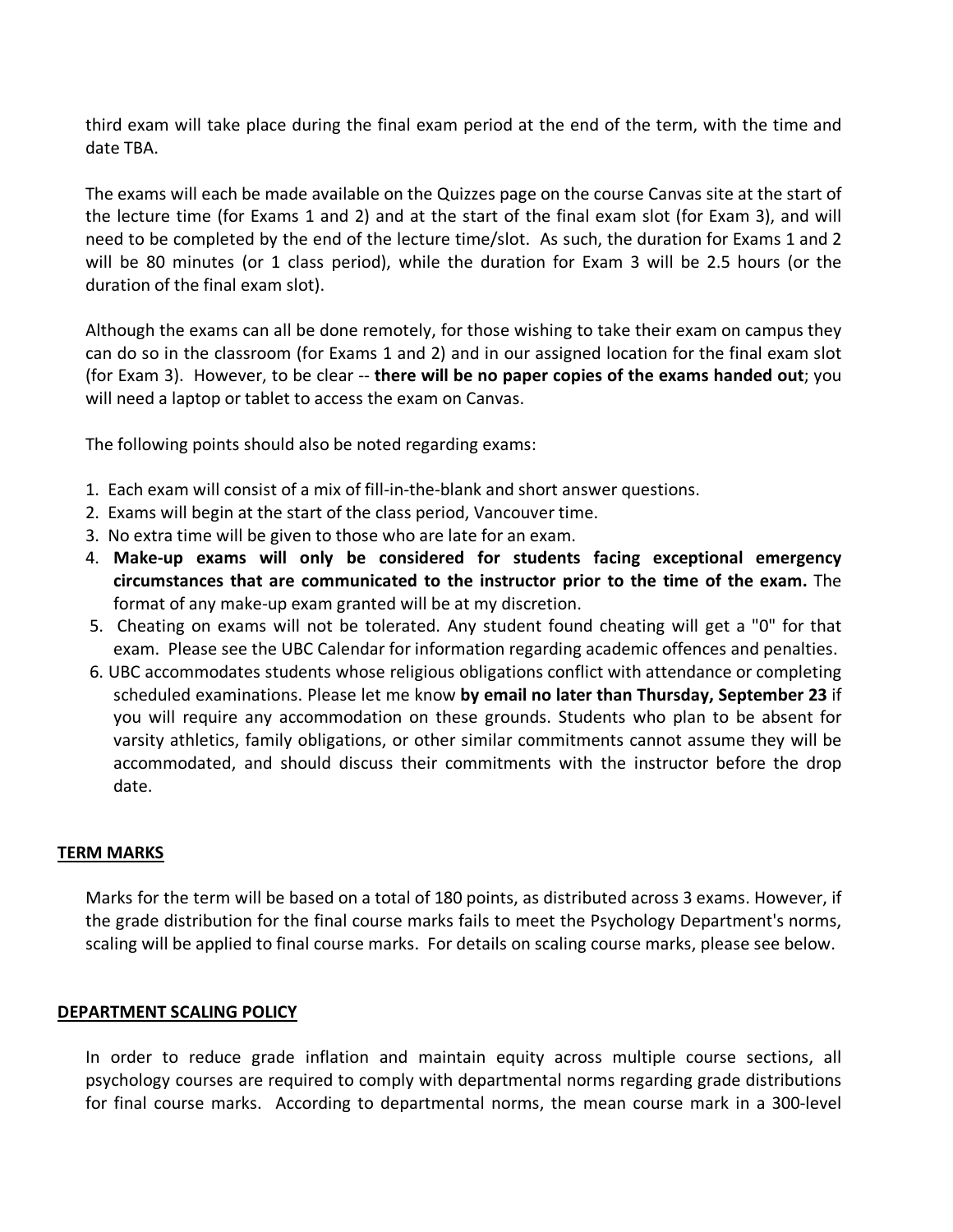class is 70 for a good class, 68 for an average class, and 66 for a weak class, with a standard deviation of 13. Final course marks may be scaled up or down as necessary by the professor or department in order to comply with these norms. For official UBC policy on grade scaling, please see: http://students.ubc.ca/calendar/index.cfm?tree=3,42,96,0.

#### **CONTACTING THE INSTRUCTOR**

As noted above, I will not be available for questions at the lectern either before or after class. If your questions aren't answered during class time (I will try to make time available for that at the beginning and end of each lecture), then email is the appropriate option.

**WITH RESPECT TO EMAILING QUESTIONS:** To avoid having your emails automatically deleted as spam, the subject header must read "Psych 309." The answers to questions regarding lecture/reading content may often be useful for the entire class to hear. As a consequence, questions may be answered in the live lecture rather than via an email response. **Please also note** that while I try to be responsive to student emails, there are limits that must be put in place when dealing with large classes. Unfortunately, in a large lecture course I can not respond to students who generate excessive/frequent emails or who generate long lists of questions, as in the name of fairness it would be impossible for me to provide this level of service to all students. **Finally, in order to promote good problem solving skills, I will deduct 1 point from a student's final course mark for each email question that can be answered by consulting this syllabus, the Department of Psychology web page, and/or the UBC web page.** Examples of such questions would be *When is the next exam?*, *Where/when is Exam 3?* and *What are the assigned readings for the next exam?*

## **ACADEMIC CONCESSIONS**

Arts Students must contact Arts Advising as soon as you are aware you may need an in-term concession. Please review their website for concession criteria as well as process to follow. Students in other Faculties should contact their Faculty advising office for direction.

#### **OUTSIDE RESOURCES**

If you run into trouble and need information on effective studying, preparing for exams, how to take notes, or manage your academic time, free workshops and advice are available from the Student Resources Center, which can be reached through the School and College Liaison Office at 822-4319. UBC provides resources to support student learning and to maintain healthy lifestyles but recognizes that sometimes crises arise and so there are additional resources to access including those for survivors of sexual violence. UBC values respect for the person and ideas of all members of the academic community. Harassment and discrimination are not tolerated nor is suppression of academic freedom. UBC provides appropriate accommodation for students with disabilities and for religious and cultural observances. UBC values academic honesty and students are expected to acknowledge the ideas generated by others and to uphold the highest academic standards in all of their actions. Details of the policies and how to access support are available here: (https://senate.ubc.ca/policies- resources-support-student-success)